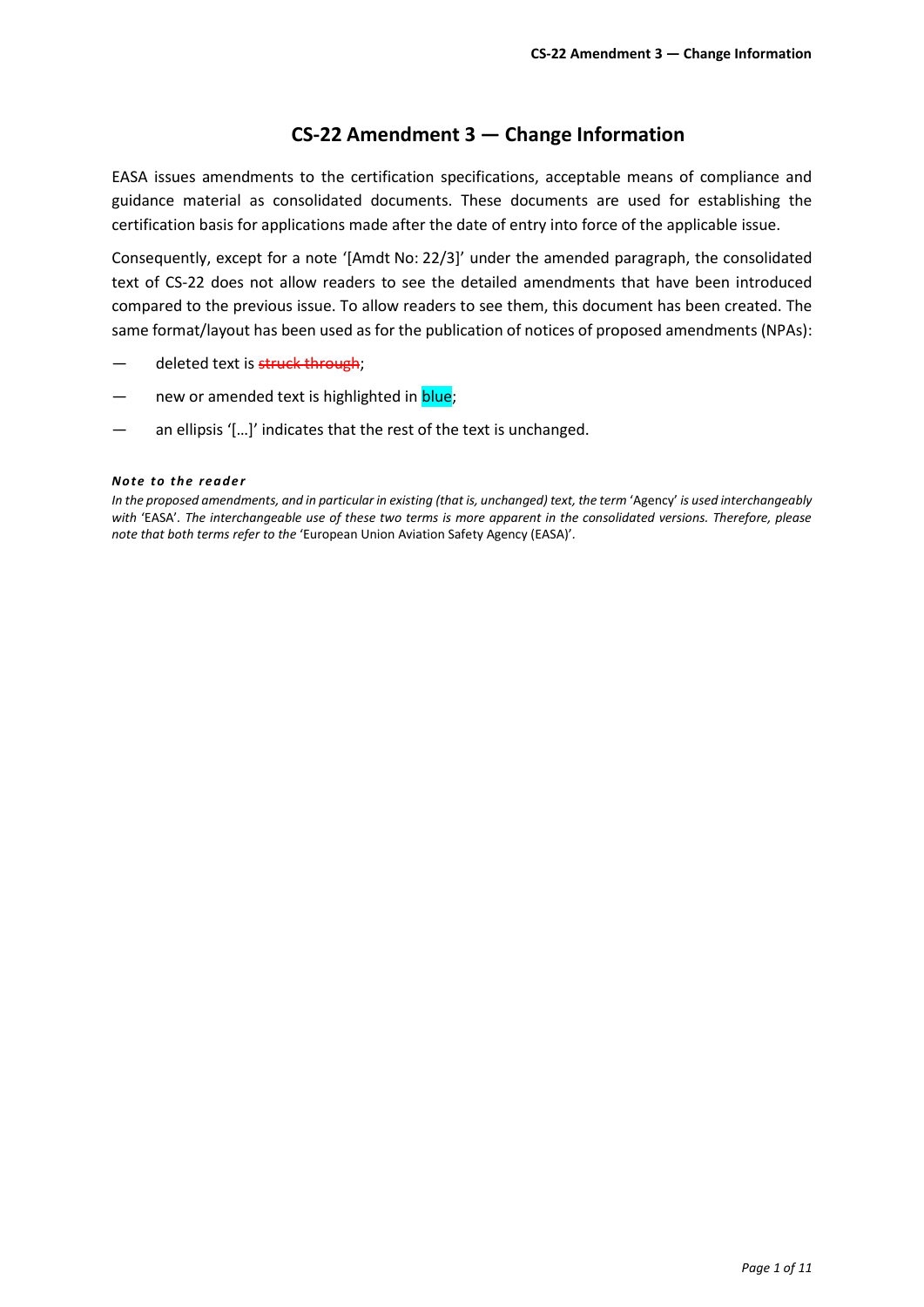## **SUBPART A — GENERAL**

#### **AMC 22.1(a) Applicability**

CS-22 is not applicable to aeroplanes classified as hang-gliders and ultralights or microlights. The definitions of these aeroplanes differ from country to country. However, hang-gliders can be broadly defined as sailplanes that can take-off and land by using the pilot's muscular energy and potential energy.

Ultralights or microlights can be described as very low-energy aeroplanes, as some of their main characteristics are strictly limited. The following criteria are often used (alone or in combination): stalling speed, weight to surface area ratio, maximum take-off weight, maximum empty weight, fuel quantity, number of seats.

In addition, both hang-gliders and ultralights/microlights are usually not type-certificated, and CS-22 prescribes minimum standards for the issue of type certificates.

## **SUBPART B — FLIGHT**

#### **CS 22.73 Descent, high speed**

It must be shown that the sailplane with the airbrakes extended, will not exceed  $V_{NE}$  in a dive at an angle to the horizon of:

- (a) 45° when the sailplane is approved for cloud flying-and/or aerobatics when certificated in the Aerobatic or Utility Category;
- (b) in other cases,
	- (i)  $30^{\circ}$ ,
	- (ii) less than 30 $^{\circ}$  when a rate of descent of more than 30 m/s can be achieved.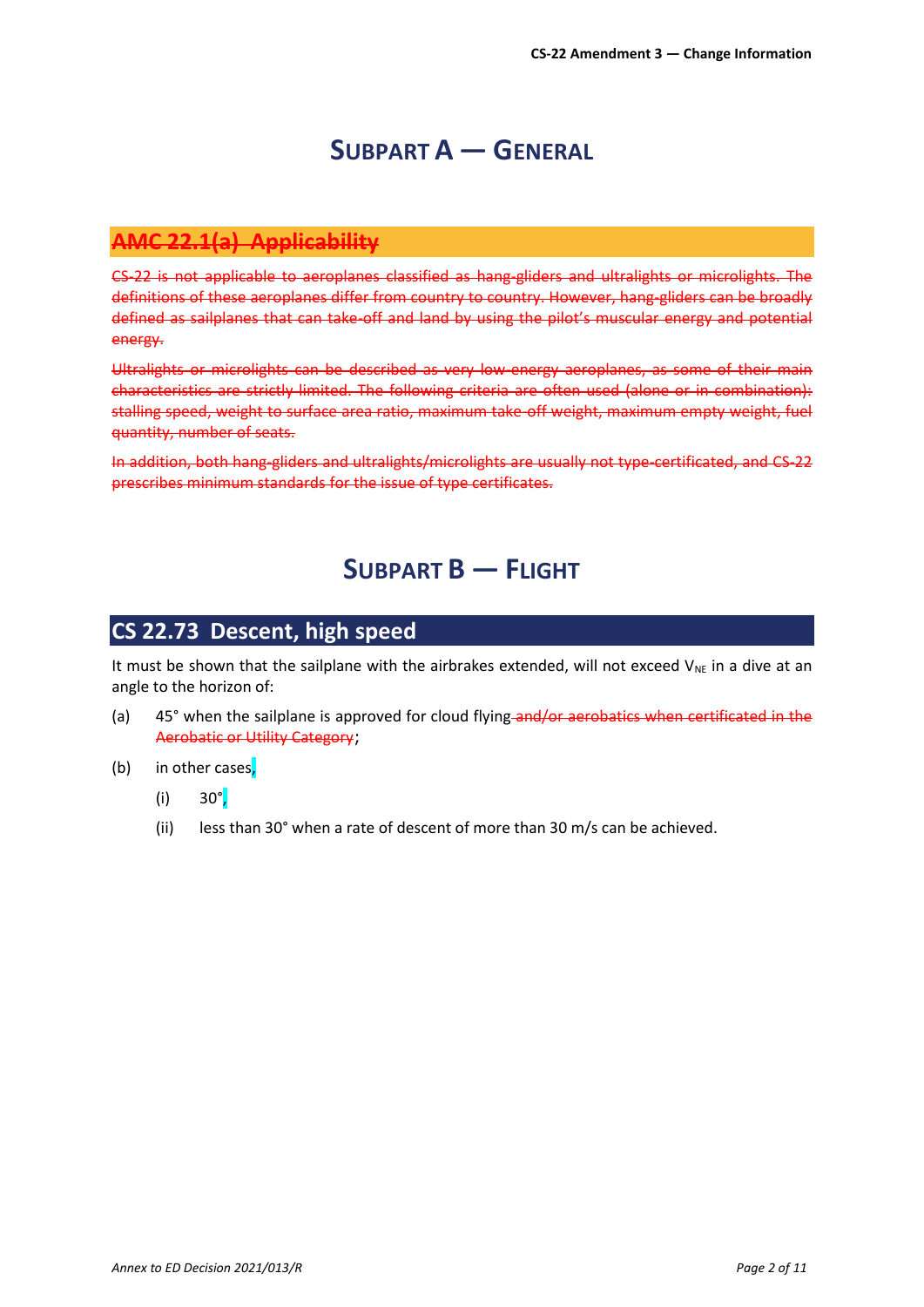### **AMC 22.152 Winch-launching and auto-tow launching**

For showing compliance with the winch-launching requirements at least 6 winch-launches should be made, covering the range of speeds up to V<sub>W</sub>. During these launches a range of release points should be selected along the flight path to cover the normal operating range and the release in emergency.

In demonstrating compliance with this requirement, in addition to the requirements of CS 22.21(a) and (b) and CS 22.713(b), the effects of at least the following should be investigated:

- (1) Variations in the speed, up to  $V_W$ ;
- (2) A range of release points along the flight path to cover the normal operating range and the release in an emergency;
- (3) Different winch characteristics (e.g. engine power, cable speed, acceleration); and
- (4) Different cable types (e.g. steel or textile).

Appropriate limitations may be addressed by the operating limitations of the AFM.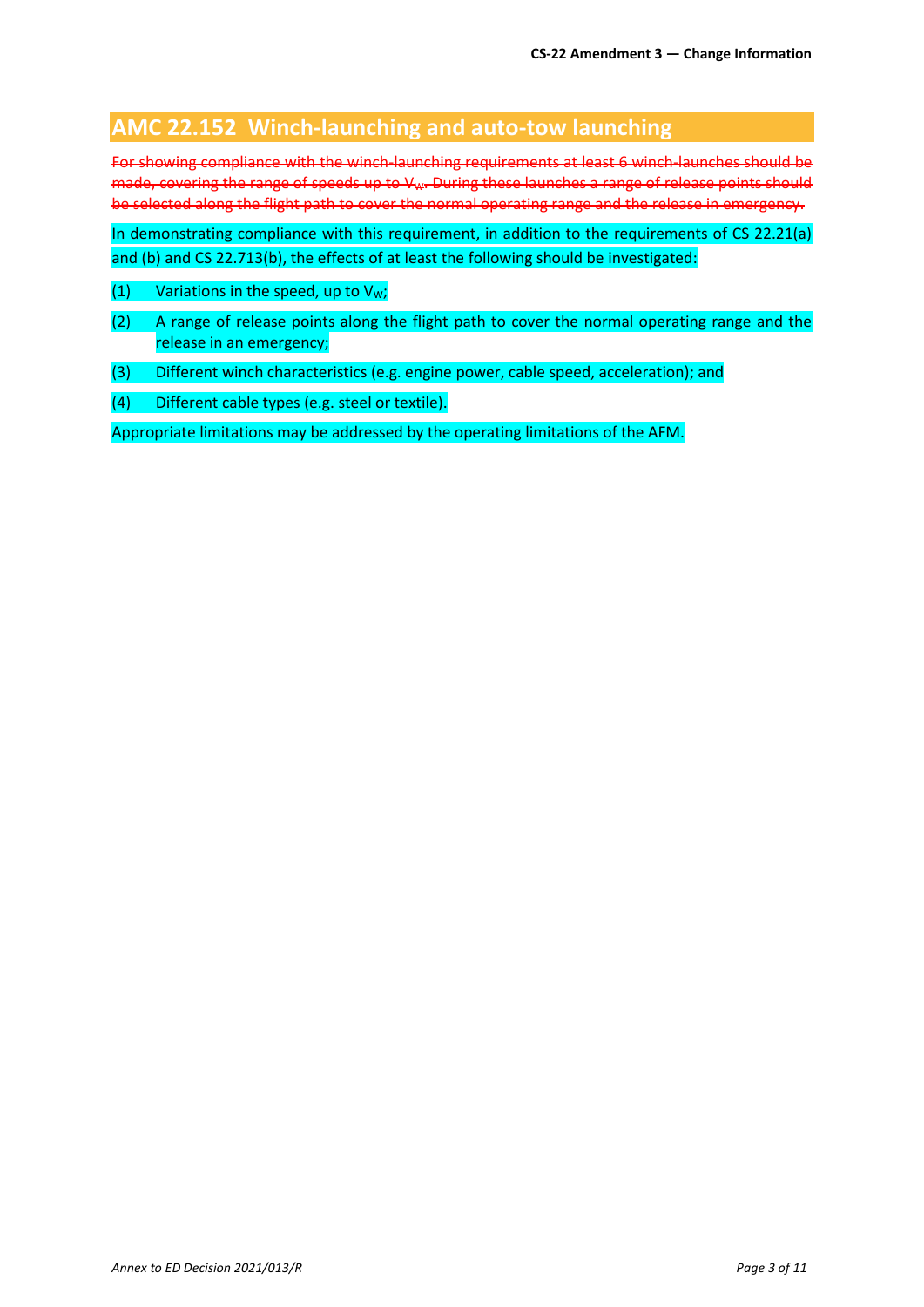# **SUBPART C — STRUCTURE**

### **CS 22.331 Symmetrical flight conditions**

[...]

- (d) Aerodynamic data required for the establishment of the loading conditions must be verified by tests, calculations or by conservative estimation.
	- (1) In the absence of better information, the maximum negative lift coefficient in the normal configuration may be taken as –0.8
	- (2) If the pitching moment coefficient C<sub>mo</sub> is less than  $\pm 0.025$ , a coefficient of at least  $-\frac{1}{2}0.025$ must be used for the wing and horizontal tail.

### **CS 22.335 Design air speeds**

[...]

(f) *Design Maximum Speed VD*. The design maximum speed may be chosen by the applicant but must not be lower than:

$$
V_D = 18 \sqrt[3]{\frac{W}{s}} \left(\frac{1}{c d_{\text{min}}} \right) 18 \cdot \sqrt[3]{\left(\frac{W}{s}\right) \cdot \left(\frac{1}{c_{D_{\text{min}}}}\right)} \text{ (b)}
$$

km/h) for sailplanes of Category U

$$
V_D = 3.5 \left(\frac{W}{S}\right) + 200
$$
 (km/h) for sailplanes of Category A

where:

$$
\frac{W}{S} =
$$
 Wing loading (daN/m<sup>2</sup>) at design

 $C d_{\text{D} min}$  = The lowest possible drag coefficient of the sailplane

For a powered sailplane,  $V_D$  must also not be lower than 1.35  $V_H$ .

#### **CS 22.341 Gust load factors**

(a) In the absence of a more rational analysis, the gust load factors must be computed as follows:

$$
n = 1 \pm \left[ \frac{\left(\frac{k}{2}\right)\rho_0 UVa}{\left(\frac{mg}{S}\right)} \right]
$$

where:

 $\rho_0\,$  = density of air at sea-level (kg/m $^3)$ 

 $U =$  gust velocity (m/s)

 $V =$  equivalent air speed (m/s)

a = slope of wing lift curve per radian

 $m =$  mass of the sailplane (kg)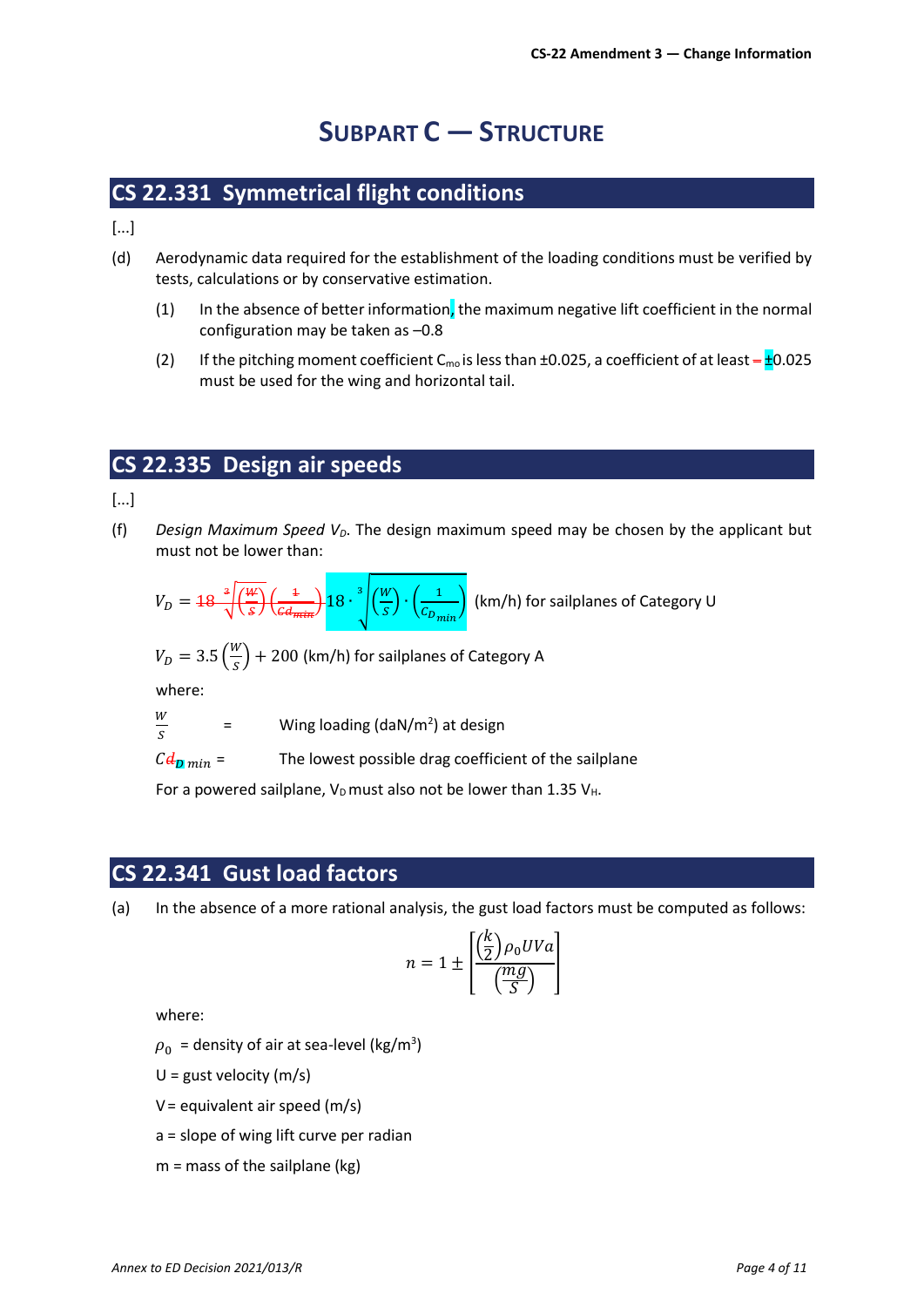Gg= acceleration due to gravity (m/s<sup>2</sup>)

S = design wing area (m<sup>2</sup>)

k = gust alleviation factor calculated from the following formula:

$$
k = \frac{0.88\mu}{5.3 + \mu}
$$
  

$$
k = \frac{0.96\frac{\mu}{H/l_m}}{0.475 + \frac{\mu}{H/l_m}}
$$

where:

$$
\mu = \frac{2\frac{m}{S}}{\rho \ln a}
$$
 (non-dimensional sailplane mass ratio)

where:

 $\rho$  = density of air (kg/m<sup>3</sup>) at the altitude considered

 $1_m$  = mean geometric chord of wing (m)

H = length of the (1-cos)-shaped gust; unless there is justification for a different value, H must be computed as follows:  $H = (12.17 + 0.191\mu)l_m$ 

(b) The value of n calculated from the expression given above need not exceed:

$$
n = 1.25 \left(\frac{V}{V_{S1}}\right)^2
$$

## **CS 22.375 Winglets**

[...]

- (b) In the absence of more rational analysis, the loads must be computed as follows:
	- (1) The lift at the winglets due to sideslip at  $V_A$  –

$$
L_{W_m} = 1.25 C_{L_{max}} S_W \frac{\rho o}{2} V_{A^2}
$$

where:

 $C_{L_{max}}$  = maximum lift coefficient of winglet profile

 $S_W$  = area of winglet

(2) The lift at the winglets due to lateral gust at  $V_B$  and  $V_D$  –

$$
L_{W_g} = a_W S_W \frac{\rho o}{2} VUk
$$

where:

 $U =$  lateral gust velocity at the values as described in CS 22.333(c)

 $a_W =$  slope of winglet lift curve per radian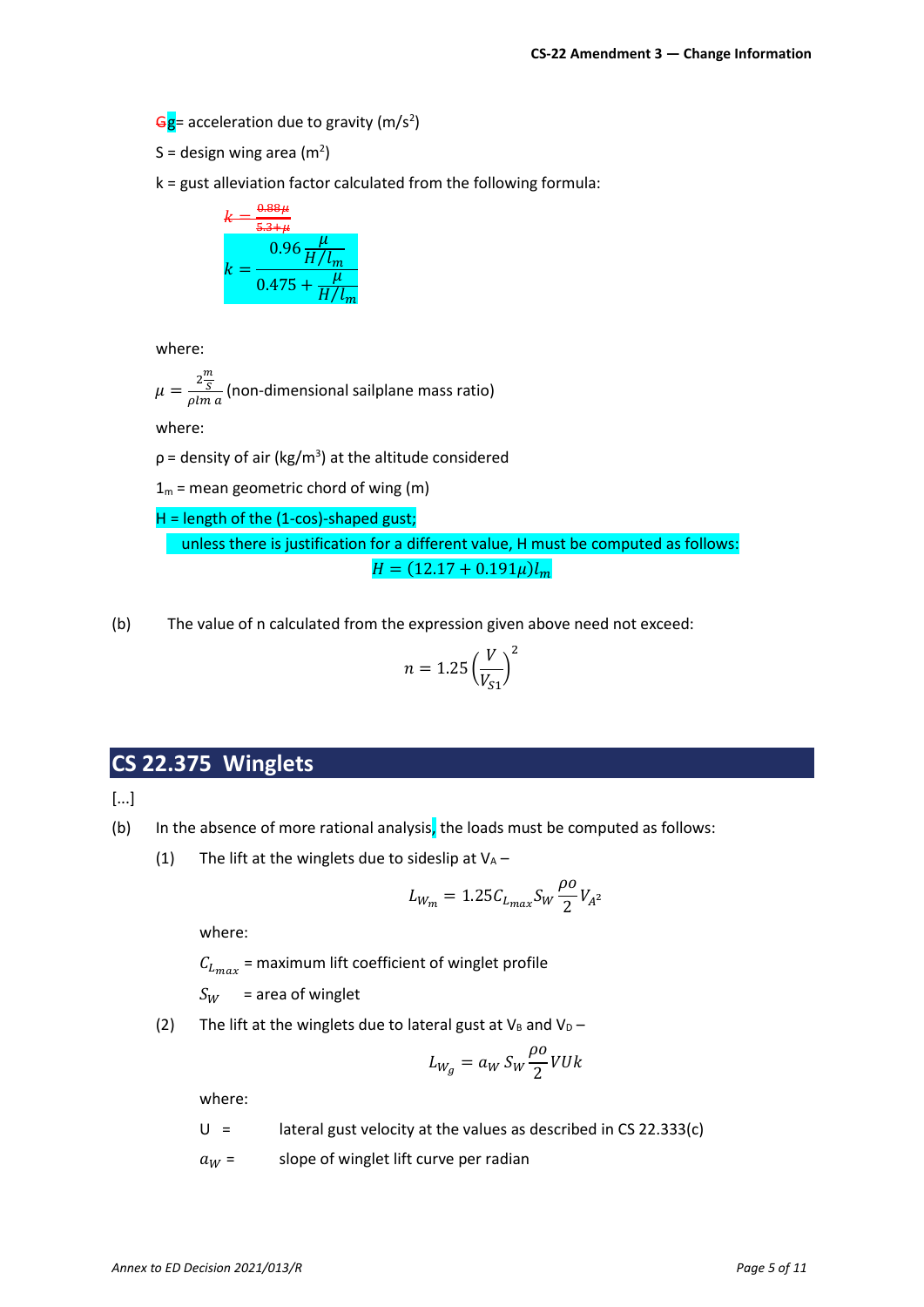$k =$  Gust alleviation factor as defined in CS 22.443(b)

The above-described load  $L_{W_{\mathcal{G}}}$  need not exceed the value

$$
L_{W_{max}} = 4.25 \epsilon_{L_{max}} S_W \frac{\rho \sigma}{2} V_{max}^2 \frac{1.25 C_{L_{max}} S_W \frac{\rho_0}{2} V^2}{2}
$$

[...]

#### **AMC 22.441 Vertical tail surfaces**

#### **Manoeuvring load**

For sailplanes where the horizontal tail is supported by the vertical tail, the tail surfaces and their supporting structure including the rear portion of the fuselage should be designed to withstand the prescribed loadings on the vertical tail and the rolling moment induced by the horizontal tail acting in the same direction.

For T-tails in the absence of a more rational analysis, the rolling moment induced by side-slip or deflection of the vertical rudder may be computed as follows:

$$
M_r = 0.4 \, S_t \frac{\rho_o}{2} \beta \, V^2 \, b_v
$$

where:

 $M_r$  = induced rolling moment at horizontal tail (Nm)

 $b_v$  = span of vertical tail, measured from the bottom of the fuselage

 $\beta$  = side-slip angle (radian)

This formula is only valid for vertical tail aspect ratios between 1 and  $4.8$  2 (with span and area measured from the bottom of the fuselage) and horizontal tail with no dihedral and aspect ratio  $68$ or less. For configurations in excess of these limits more detailed rational analysis will be required.

Designs in the Aerobatic Category must address all unlimited manoeuvres that are permitted and their ensuing loads upon the whole aircraft. In the course of this, the conditions defined in CS 22.441(a) and (b) may have to be amended for Category A sailplanes. For example, in aerobatics, it is common practice in flick manoeuvres to alternately deflect the rudder to superimpose the rudder deflection with sideslip, and thus increasing rudder authority. For Category A sailplanes, loads arising from such cases should be assessed.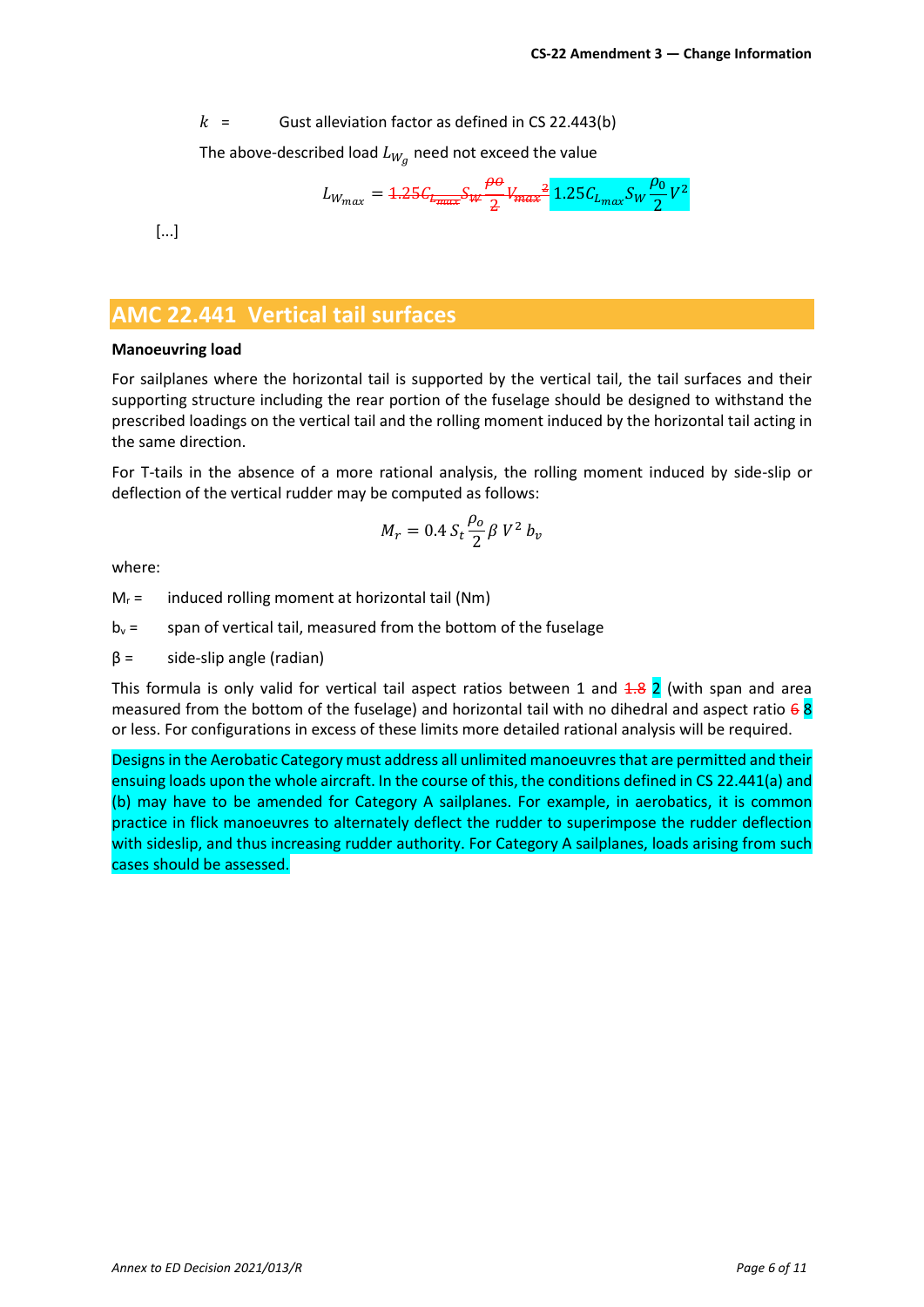### **AMC 22.443 Vertical tail surfaces**

#### **Gust loads**

For sailplanes where the whose horizontal tail is supported by the vertical tail, the tail surfaces and their supporting structure, including the rear portion of the fuselage, should be designed to withstand the prescribed loadings on the vertical tail and the rolling moment induced by the horizontal tail acting in the same direction.

For T-tails, in the absence of a more rational analysis, the rolling moment induced by gust load may be computed as follows:

$$
M_r=0.4\,S_t\frac{\rho_o}{2}\,V\,U\,b_v k
$$

where:

 $M_r =$  induced rolling moment horizontal tail (Nm)

 $b_v$  = span of vertical tail, measured from the bottom of the fuselage

This formula is only valid for vertical tail aspect ratios between 1 and  $\frac{1}{8}$  2 (with span and area measured from the bottom of the fuselage) and horizontal tail with no dihedral and aspect ratio  $68$ or less. For configurations in excess of these limits, more detailed rational analysis will be required.

#### **CS 22.473 Ground load conditions and assumptions**

- (a) The ground load requirements of this Subpart<sub>r</sub> must be complied with at the design maximum weight.
- (b) The selected limit vertical inertia load factor at the c.g. of the sailplane for the ground load conditions prescribed in this Subpart
	- (i) may not be less than that which would be obtained when landing with a descent velocity of <del>1.77</del> 1.70 m/s;-
	- (ii) may not be less than 3.
- (c) Wing lift balancing the weight of the sailplane may be assumed to exist throughout the landing impact and to act through the c.g. The ground reaction load factor may be equal to the inertia load factor minus one.

#### <span id="page-6-0"></span>**CS 22.581 Aerotowing**

- (a) The sailplane must be initially assumed to be in stabilized level flight at speed  $V<sub>T</sub>$  with a cable load acting at the launching hook in the following directions:
	- (1) horizontally forwards;
	- (2) in plane of symmetry forwards and upwards at an angle of 20° with the horizontal;
	- (3) in plane of symmetry forwards and downwards at an angle of 40° with the horizontal; and
	- (4) horizontally forwards and sidewards at an angle of 30° with the plane of symmetry.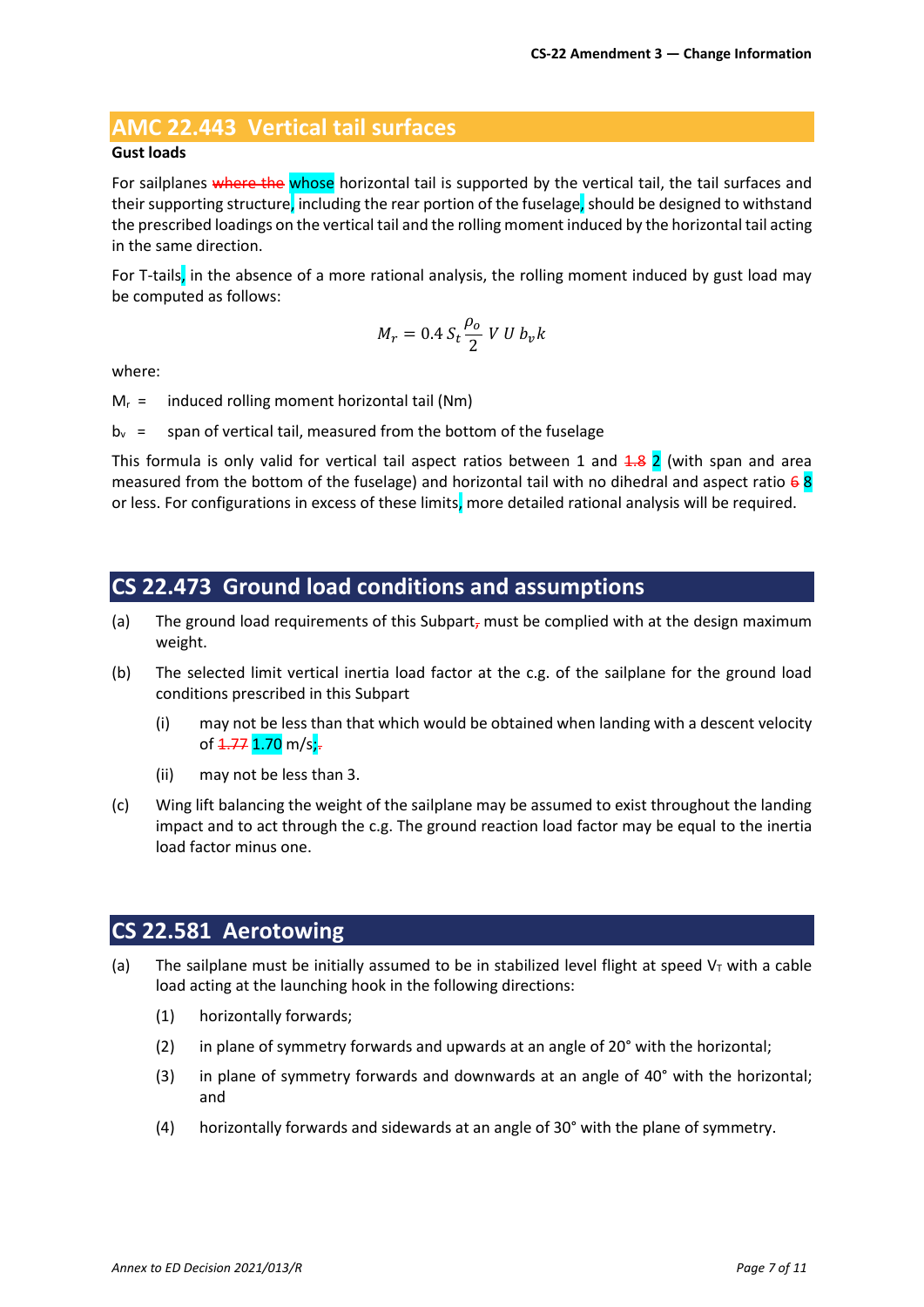- (b) With the sailplane initially assumed to be subjected to the same conditions as specified in CS 22.581(a), the cable load due to surging suddenly increases to  $Q_{nom}$ , assuming the use of a textile rope.
	- (1) The resulting cable load increment must be balanced by linear and rotational inertia forces. These additional loads must be superimposed on those arising from the conditions of CS 22.581(a).
	- (2)  $\Theta_{\text{nom}}$  is the rated ultimate strength of the towing cable (or weak link if employed). For the purpose of these requirements,  $Q_{nom}$  it must be assumed to be not less than 1.3 times the sailplane maximum weight and not less than 500 daN.
- (c) The ultimate strength tolerance of the weak link designated for operation must not exceed ± 10 % centred by the rated ultimate strength.

### **CS 22.583 Winch-launching**

- (a) The sailplane must be initially assumed to be in level flight at speed  $V_W$  with a cable load acting at the launching hook in a forward and downward direction at an angle ranging from 0° to 75° with the horizontal.
- (b) The cable load must be determined as the lesser of the following two values:
	- $(1)$  1.2  $Q_{\text{nom}}$  as defined in CS 22.581(b), or
	- (2) the loads at which equilibrium is achieved, with either:
		- (i) the elevator fully deflected in upward direction, or
		- (ii) the wing at its maximum lift.

A horizontal inertia force may be assumed to complete the equilibrium of horizontal forces.

- (c) In the conditions of CS 22.583(a), a sudden increase of the cable load to the value of 1.2  $Q_{\text{nom}}$ , as defined in CS 22.581(b), is assumed. The resulting incremental loads must be balanced by linear and rotational inertia forces.
- (d) The rated ultimate strength of the weak link for winch tows must not be larger than 1.2  $Q_{\text{nom}}$ . The ultimate strength tolerance of the weak link designated for operation shall not exceed ± 10 % centred by the rated ultimate strength.

## **CS 22.585 Strength of launching hook attachment**

- (a) The launching hook attachment must be designed to carry a limit load of  $4.5 \Omega_{\text{nom}}$ , as defined in [CS 22.581\(b\),](#page-6-0) 125 % of the highest associated cable load, calculated according to and acting in the directions specified in CS 22.581 and CS 22.583.
- (b) The launching hook attachment must be designed to carry a limit load equal to the maximum weight of the sailplane, acting at an angle of 90° to the plane of symmetry.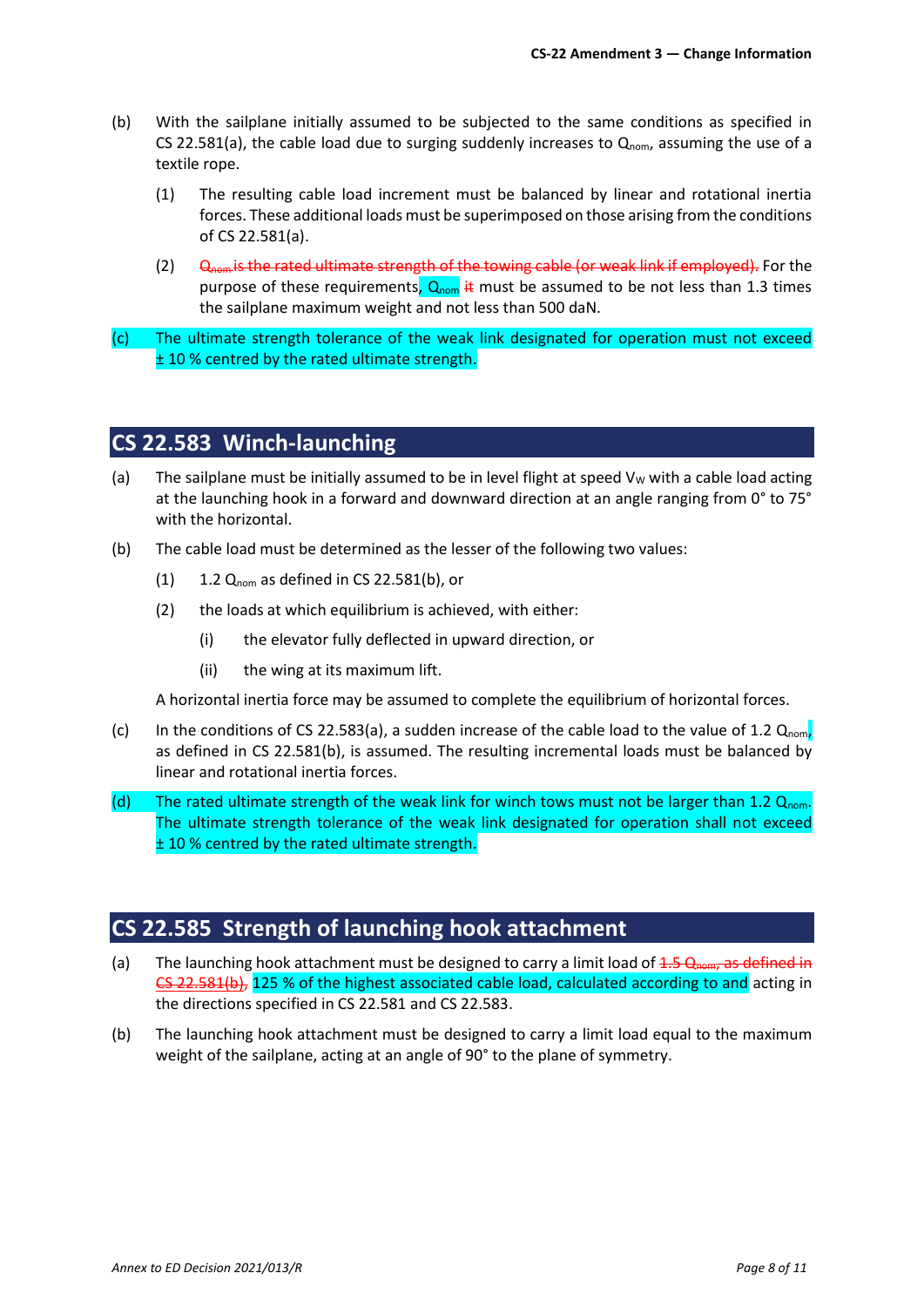# **SUBPART D — DESIGN AND CONSTRUCTION**

#### **GM1 22.697(b) Wing-flap and air-brake controls**

The air brakes, when closed but not locked, remain substantially closed during the launch take-off phase of the sailplane.

### **CS 22.723 Shock absorption test**

The proof of sufficient shock absorption capacity must be determined by test. The landing gear must be able to absorb 1.44 1.50 times the energy described in CS 22.473 without failure although it may yield during the test.

### **CS 22.725 Level landing**

- (a) The shock absorbing elements (including tyres) must be capable of absorbing the kinetic energy developed in a landing without being fully depressed.
- (b) The value of kinetic energy must be determined under the assumption that the weight of the sailplane corresponds to the design maximum weight with a constant rate of descent equalling the value given in CS 22.473(b) and the wing lift balancing the weight of the sailplane.
- (c) Under the assumption of (b), the c.g. acceleration must not exceed  $4.5$  4.0 g.

## **AMC 22.777(b) Cockpit controls**

Special consideration should be given to ensuring that cable release mechanisms can be operated at any stage of the launch without restricting the range of movement of any flying control, including when the pilot has the hand on the release during the launch.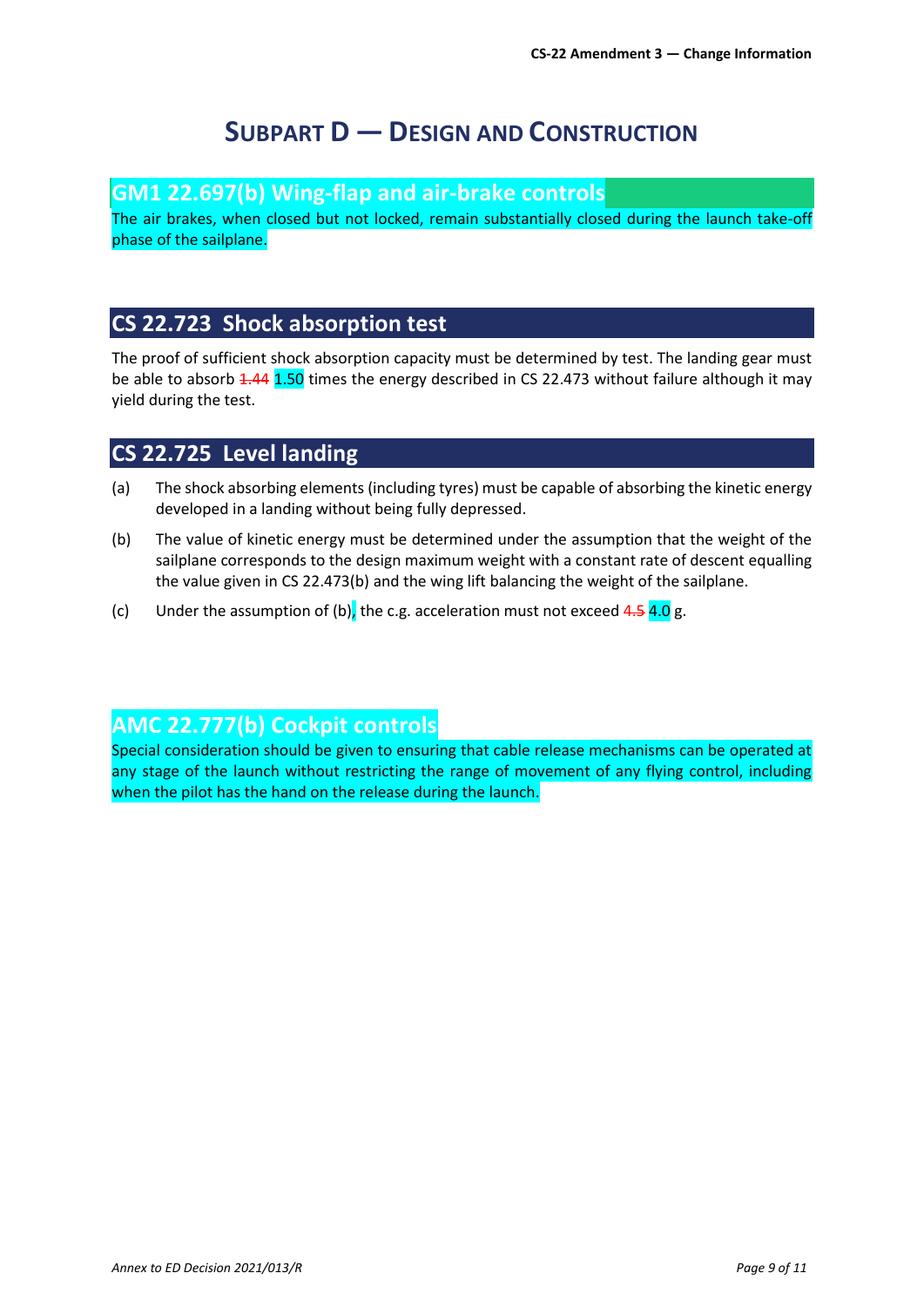# **SUBPART G — OPERATING LIMITATIONS AND INFORMATION**

### **AMC 22.1581 Flight manual**

#### **General**

The flight manual is not intended to teach good airmanship. The flight manual supplies information about the specific characteristics of the sailplane type. The reader of the flight manual is not a professional pilot; therefore, information should be presented clearly and condensed. Thus, the properties that stem from the specifications of Subpart C and, therefore, are general characteristics of gliders, are not described, except if listed within the paragraphs of the section 'Flight Manual' of Subpart G.

An acceptable format for a Flight Manual is given on the next pages.

[...]

## **CS 22.1583 Operating limitations**

[...]

- (e) *Flight load factors.* Manoeuvring load factors; the following must be furnished:
	- (1) The factors corresponding to point A and point G of Figure 1 of CS 22.333(b), stated to be applicable at  $V_A$ ;
	- (2) The factors corresponding to point D and point E of Figure  $1<sub>7</sub>$  of CS 22.333(b), stated to be applicable at  $V_{NE}$ .
	- (3) The factor with air brakes airbrakes extended as specified in CS 22.345.
	- (4) The factor with wing flaps wing-flaps extended as specified in CS 22.345.
	- (5) Markings in accordance with CS 22.1548.
	- (6) The reduction of load factors with ailerons deflected as used for demonstration of CS 22.349.
	- (7) A statement that full manoeuvring loads are considered without gust loads, and full gust loads are only considered without manoeuvring loads.

[…]